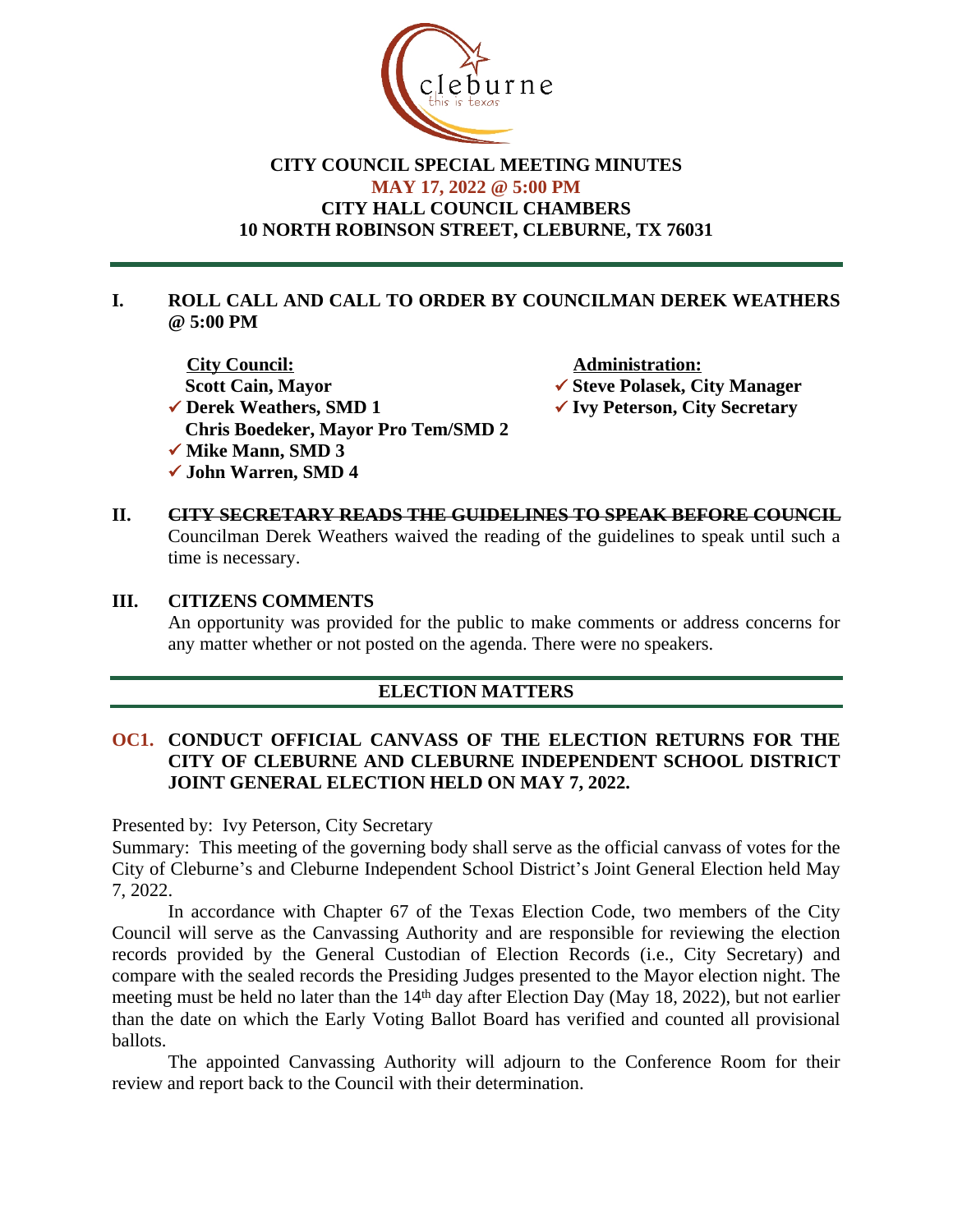Councilmembers Derek Weathers and Mike Mann were appointed to serve as the Canvassing Authority and adjourned to the Conference Room at 5:03 pm to review the election records. The meeting was reconvened in open session at 5:22 pm.

## **RS1. RS05-2022-65 A RESOLUTION DECLARING THE RESULTS OF THE MAY 7, 2022 JOINT GENERAL ELECTION FOR THE CITY OF CLEBURNE AND CLEBURNE INDEPENDENT SCHOOL DISTRICT.**

#### Presented by: Ivy Peterson, City Secretary

Summary: The City Secretary and Canvassing Authority have investigated matters pertaining to the May 7, 2022 Joint General Election, that was duly ordered, giving notice, and making returns of said election. This Resolution constitutes the declaration of the official results of the election.

The Early Voting Ballot Board ("Board") re-convenes their meeting on Monday, May 16, 2022, to process and count ballots voted provisionally and mail ballots that were received after election day, but are considered timely received in accordance with the Texas Election Code (postmarked by May 7<sup>th</sup> by the US Postal Service). The Official Tabulation will then be updated to reflect the votes cast as determined by the Board.

A swearing-in ceremony for the Mayor and Councilmembers representing Single Member Districts One and Four is scheduled for the next Regular Council Meeting on May 24, 2022, at which time the newly re-elected officials will confirm their Statements of Elected Officer, take their Oaths of Office and be presented their Certificates of Election.

|                            | <b>Motion</b> | <b>Second</b> | Ave                  | N <sub>0</sub> | <b>Abstain</b> | <b>Absent</b>    |                         | <b>Result</b>         |
|----------------------------|---------------|---------------|----------------------|----------------|----------------|------------------|-------------------------|-----------------------|
| Weathers                   |               |               | X                    |                |                |                  | $\overline{\textbf{X}}$ | Approved as presented |
| <b>Boedeker</b>            |               |               |                      |                |                | X                |                         | Approved as amended   |
| Mann                       |               |               | X                    |                |                |                  |                         | Denied                |
| Warren                     |               |               | X                    |                |                |                  |                         | Withdrawn             |
| Cain                       |               |               |                      |                |                | X                |                         | Postponed until:      |
| <b>Motion Carried</b><br>X |               |               | <b>Motion Failed</b> |                |                | <b>Roll Call</b> |                         |                       |

#### **MOTION: to approve as presented**

#### **ADJOURNMENT**

## **ADJOURNED AT: 5:23 PM**